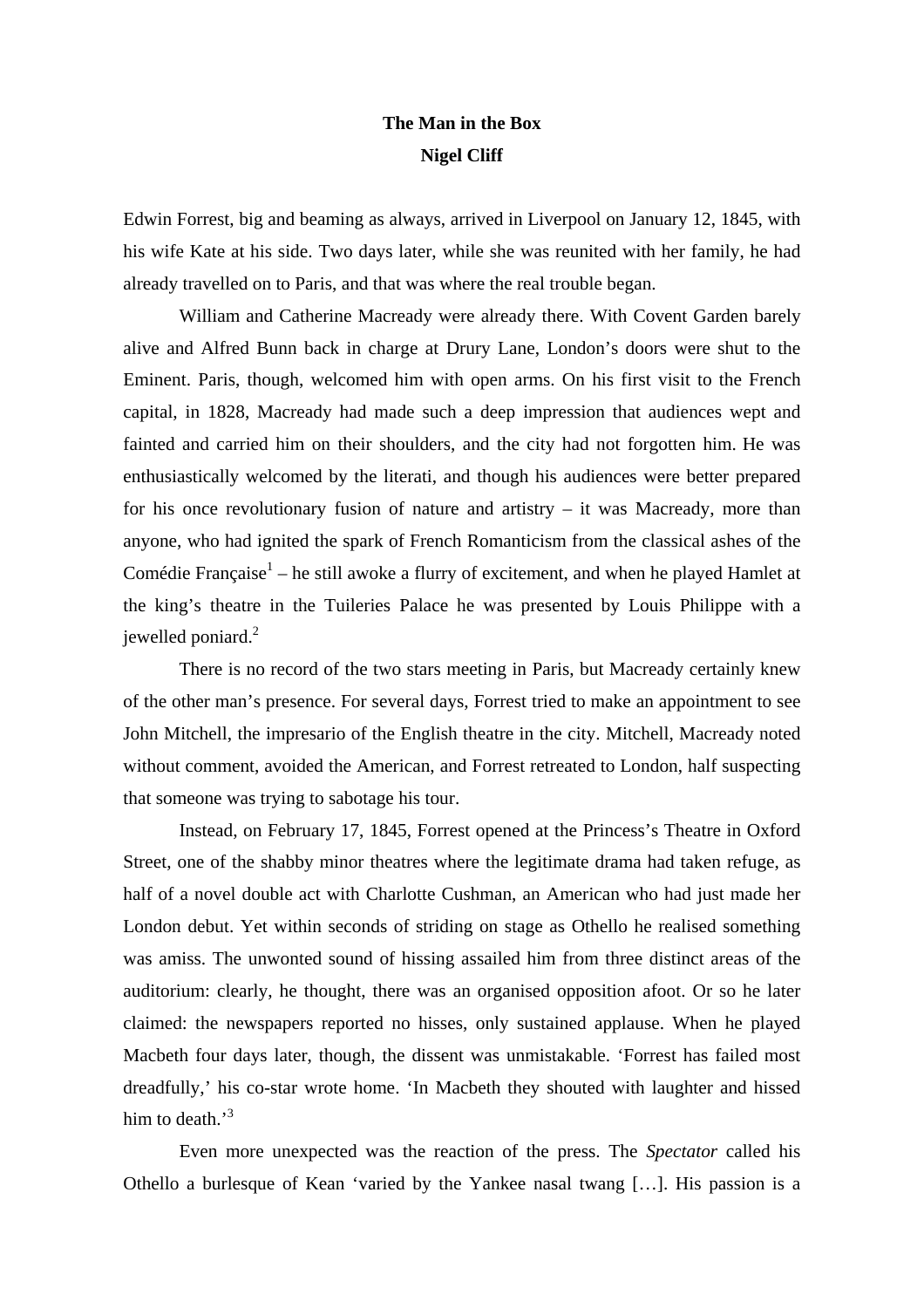violent effort of physical vehemence […] his tenderness is affected, and his smile is like the grin of a wolf showing his fangs.<sup> $4$ </sup> His Lear, the newspaper followed up, was even more of a caricature: 'a roaring pantaloon, with a vigorous totter, a head waving as indefatigably as a china image, and lungs of prodigious power. There only wanted the candlewick mustaches to complete the stage idea of a choleric despot in pantomime.'5 The *News*'s critic simply said he found himself yawning.<sup>6</sup>

The reaction was not all bad. In the theatre, Forrest's Lear was cheered at the end of every act: *The Times* called it masterly, intelligent, and powerful, the *Sun* a triumph.<sup>7</sup> But it was clear that a large portion of the press had turned against the American Tragedian. The satirical magazine *Punch* captured the flavour in an open letter to Forrest. 'Dear Sir,' it addressed him,

Allow me, as an old critic, to very sincerely thank you for the handsome palsy which you have put upon King Lear. Had Shakespeare really known any thing of his art, he would – by two or three lines – have strongly marked the necessity of King Lear's shaking his head to show the age of the man. The poet, however, only half knew his business. You have been his best, his most practical annotator; and in your hands there can be no doubt of the senility of King Lear, seeing that he continually niddle-noddles his head like a toy mandarin. Considering the mere poetry of the part, the fact of Lear's great age might otherwise have escaped us.

Do you not think, sir, that a touch of lumbago, with  $-$  in the later scenes – a violent attack of gout, as indicated by flannel swathings, would also considerably assist the moral majesty of Lear, elevated as it unquestionably is by your capital  $\text{ploy?}^8$ 

Enough of the public went along with the mood that Forrest's run was a flop. After just a few weeks he was playing for virtually nothing, and the engagement came to a swift end. It was the first comprehensive defeat of his life.

Macready heard of Forrest's reception in Newcastle, where he was trudging through another provincial tour, and he read confirmation in the papers of the American's 'disastrous and total failure in Macbeth.' When he had seen Forrest perform, he noted, the experience was very dull but not otherwise offensive; 'but in Macbeth he seems to have provoked the patience of the audience. I am truly sorry for him (without wishing him *great* success) and deeply sorry for his wife.'9

At the beginning of March, Macready travelled down to London to spend his fiftythird birthday with his family, and he called on the Forrests at their Regent Street lodgings to invite them to the party. There is no record of whether they accepted, but later

### **Nigel Cliff, The Man in the Box (extract from** *The Shakespeare Riots: Revenge, Drama, and Death in Nineteenth-Century America***)**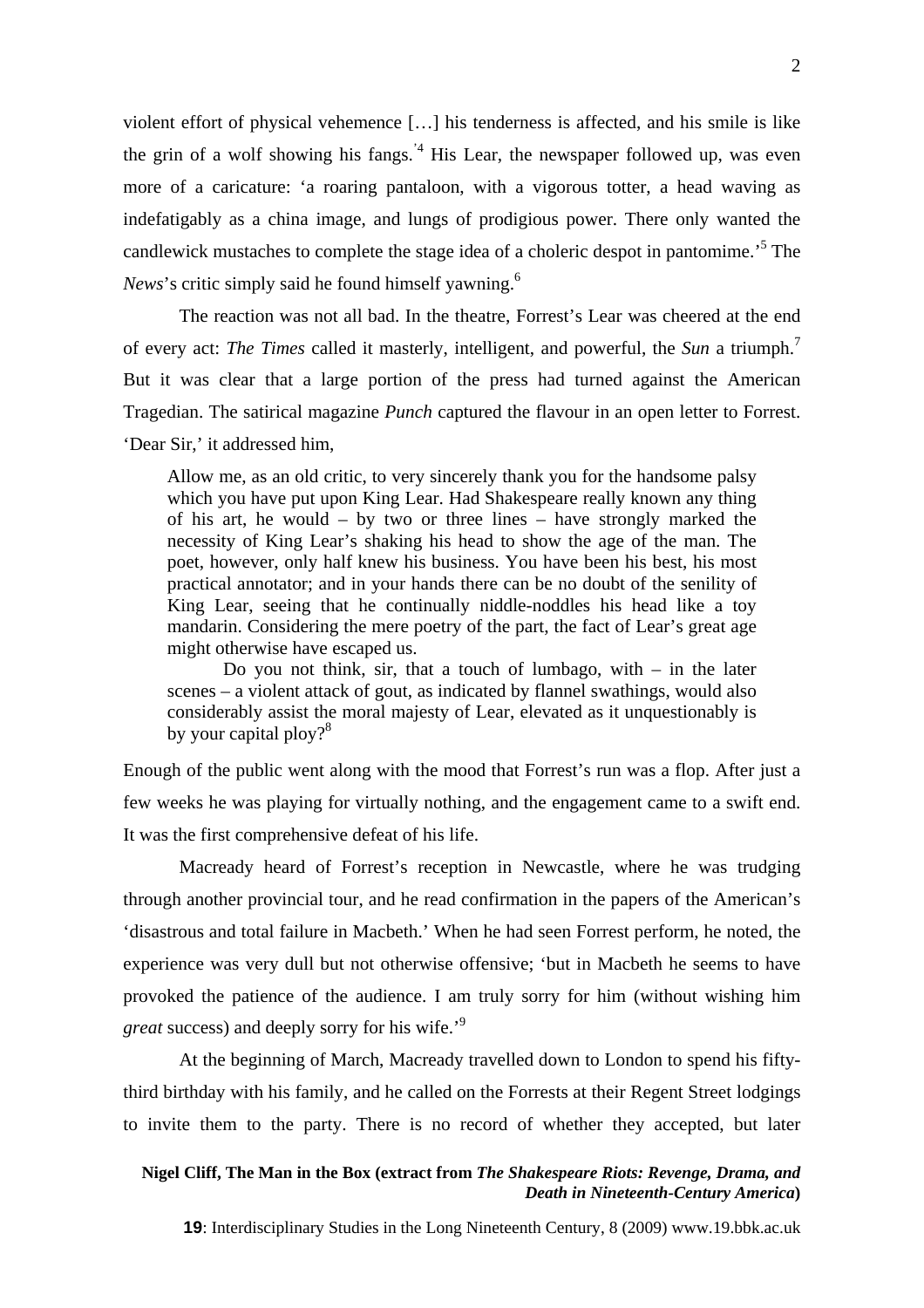Macready remembered that over the next few months Forrest 'returned mine and my wife's several visits, and met me on friendly terms *outwardly*,' as if nothing had changed.<sup>10</sup> What is certain is that Forrest told Macready he had finally engaged to appear in Paris, where he was sure he would be better appreciated. 'I fancy *not*,' Macready thought.<sup>11</sup> Forrest had been trying to put together his own production at the Théâtre Odéon in Paris: as the actor he asked to be his stage manager later recalled, the negotiations were broken off as a result of the insolvency of the theatre's owner, and Forrest never did act in France. It was an embarrassing comedown: he had told his friends that he had set his heart on performing in the country that had aided America's glorious struggle for independence, and to herald his appearance flattering pieces had been placed in the French press.

However civil he was in public, in private Forrest was becoming increasingly furious. He was not an envious man, but he was rock solid in his conviction that he was the greatest actor in the world. Unlike Macready, he rarely found fault with his own performances. 'I never acted better in my life – I never before achieved such a performance of "Lear,"' he once wrote to a friend. 'What a pity, it could not have been photographed! I mean the entire representation of the character, with all its power – with all its changeful passions – with all its unspeakable subtleties.<sup>12</sup> He had never submitted to being snubbed, even before the years of playing heroes to adoring fans had rubbed off on him, and he resented, with mounting self-righteousness, what he saw as a gross injustice. No matter that the majority of the American press had favoured him over Macready; no matter that Macready himself had been attacked for years by the partisan English papers. Forrest's pride needed a grand enemy, and there was only one candidate.

He brooded over the pieces of the supposed plot. Macready, he knew, was the intimate friend of John Forster, the man who had written him down so spitefully on his last visit; besides, he also recalled, they were both cronies of Charles Dickens, the great America-baiter. On this visit, Forster's *Examiner* barely noticed the American's performances: its two squibs were based on second-hand information, and though the first passed on the news – arch enough, admittedly – that Forrest's style had apparently undergone a 'clear improvement,' the second was both brief and contemptuous. 'Our old friend, Mr Forrest, afforded great amusement to the public, by his performance of Macbeth,' it sneered. 'Indeed our best comic actors do not often excite so great a quantity of mirth. The change from an inaudible murmur to a thunder of sound, was enormous; but

#### **Nigel Cliff, The Man in the Box (extract from** *The Shakespeare Riots: Revenge, Drama, and Death in Nineteenth-Century America***)**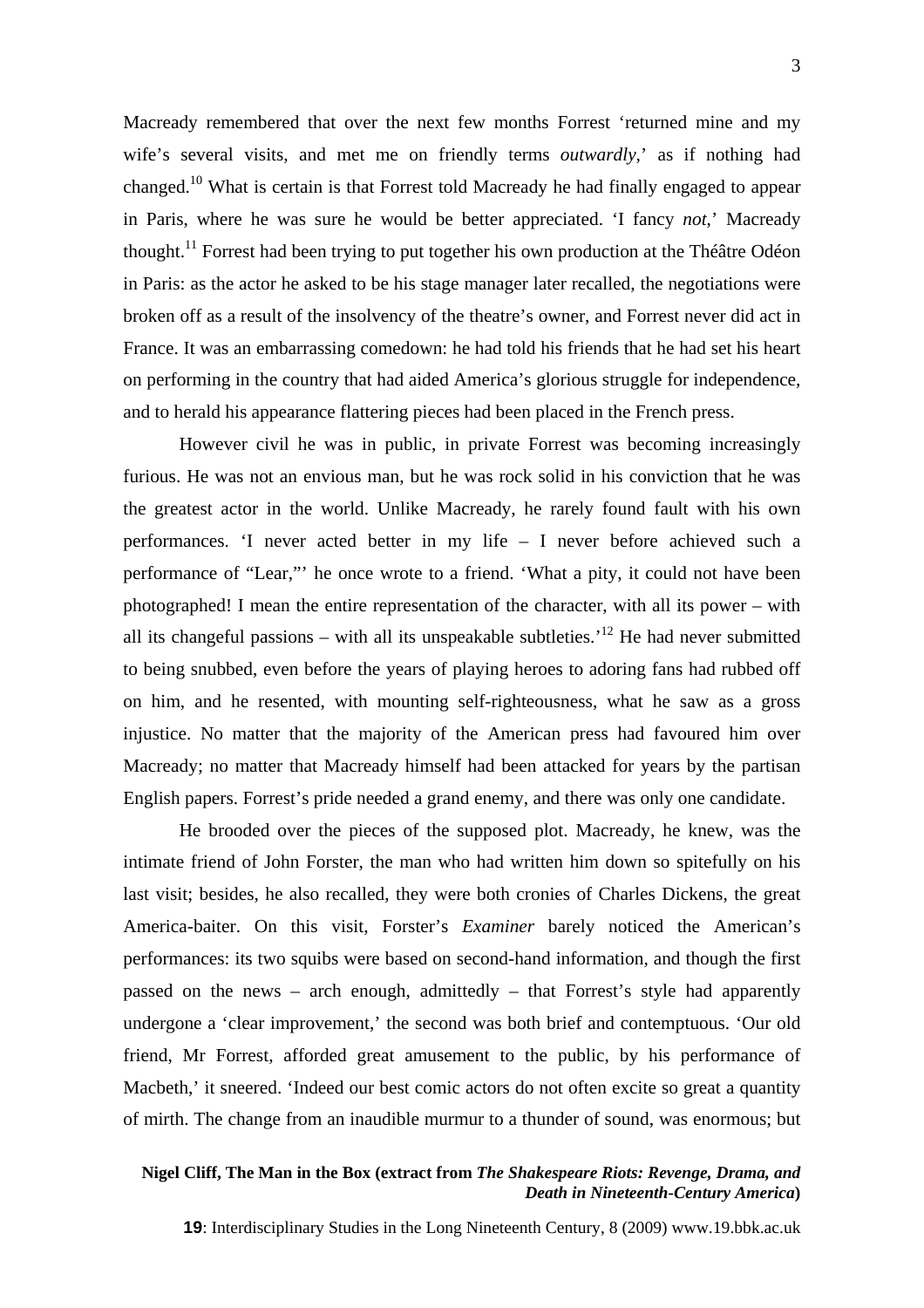the grand feature was the combat, in which he stood scraping his sword against that of Macduff. We were at a loss to know what this gesture meant, till an enlightened critic in the gallery shouted out, "that's right, sharpen it!"<sup>13</sup> This was enough to persuade Forrest that Forster had poisoned the press against him at his friend Macready's behest. Or so he said later.<sup>14</sup>

Then there was the suspicious fact that Macready had been in Paris when he was so rudely snubbed. Forrest only needed one more piece of circumstantial evidence, and it came via another close associate of Macready's, Edward Bulwer Lytton. Forrest wrote to Bulwer Lytton for permission to perform, for a nightly fee, two of his plays. The writer refused, but offered terms of fifty guineas for twenty nights. Forrest smelled a rat: since Bulwer Lytton had replied on March 4 and Forrest's engagement was for three nights a week and due to end on April 7, it was impossible for him to get his money's worth out of the deal.<sup>15</sup>

The names lined up: the Eminent, he concluded, had clearly stabbed him in the back. Or again, so he later claimed.

Was he right? Almost certainly not. There was clearly something uncivil about John Mitchell's refusal to meet with him, and it was easy to conjecture that the manager might have consulted Macready about Forrest's likely prospects in Paris. But Mitchell later categorically swore that at no point did Macready, 'in any manner direct or indirect, with me personally, or to my knowledge with any other person, attempt to interfere with, or prevent, any arrangement, that Mr. Forrest might have desired to make with me for his appearance at Paris.<sup>'16</sup> The truth is that Mitchell's enterprise was billed as the English Theatre in Paris: it would have been self-defeating to give the stage to an American, particularly one who wanted to prove that American tragedians were at least as good as English and then go home. Why Mitchell avoided Forrest, he kept to himself: most likely, he did not want to get into his reasons for excluding him.

As for Bulwer Lytton and Forster, it seems highly likely that after Macready came back from America he had complained to his friends about his head-to-head bouts with Forrest. He certainly told Catherine: in stark contrast to her earlier letters, she happily reported to her husband that Forrest had been spotted on stage foaming at the mouth to a disgusting extent.<sup>17</sup> Yet Forster had already shown himself perfectly happy to condemn Forrest without the slightest hint from Macready, or rather, despite all Macready's

## **Nigel Cliff, The Man in the Box (extract from** *The Shakespeare Riots: Revenge, Drama, and Death in Nineteenth-Century America***)**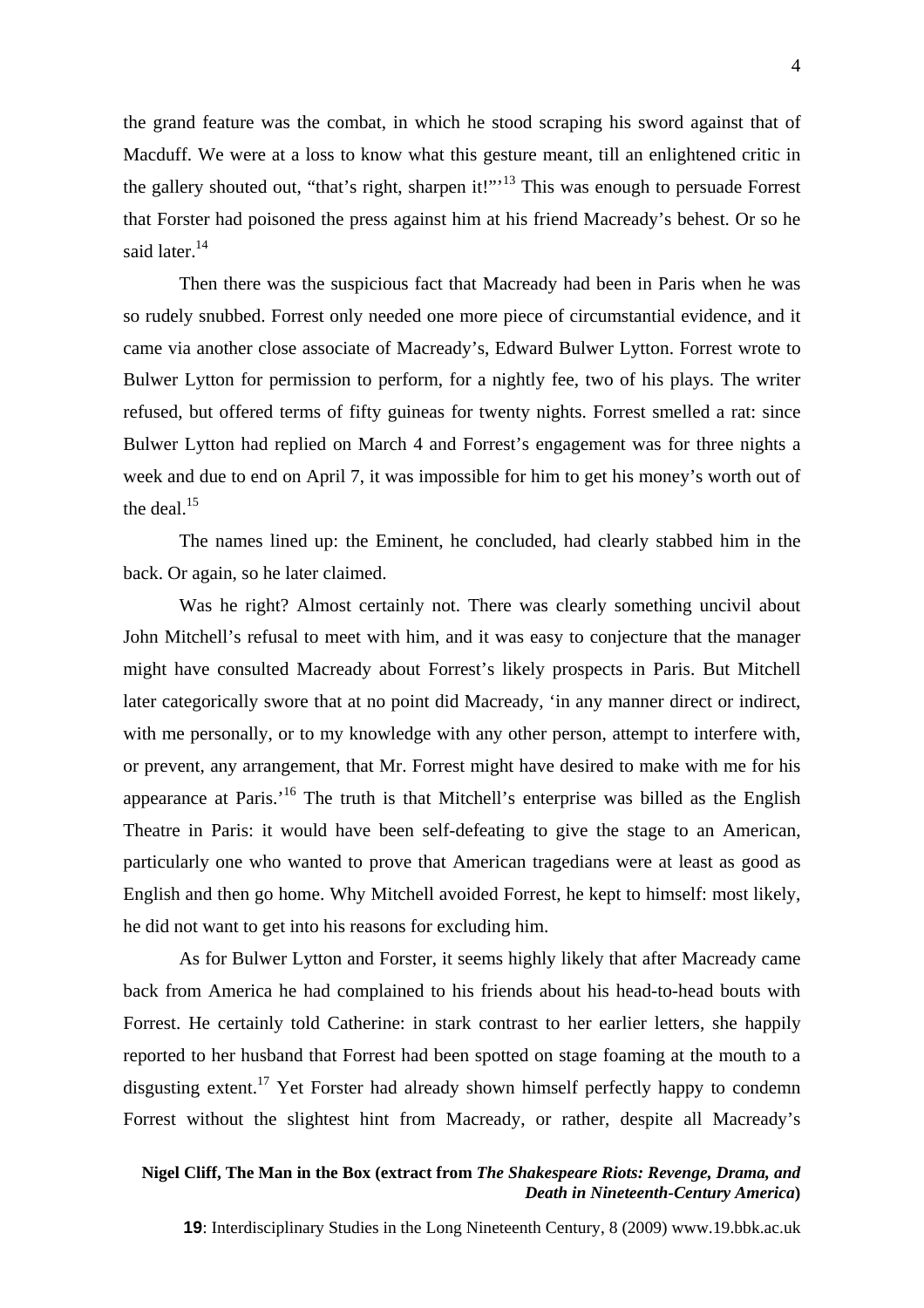representations to the contrary; in any case, Forster was laid up with rheumatic fever during the American's engagement and missed the entire thing, and though it is certainly possible that he suborned deputies or spoon-fed a friendly editor, he had too many enemies in the press to marshal a full-scale campaign against anyone. Bulwer Lytton, meanwhile, was merely sticking to his usual policy and his standard fee: as a leading writer, he felt obliged to set an example by insisting on licensing his plays only for long runs. The principle was especially important just then because he was piloting a bill through Parliament to shore up writers' royalties. It must also have crossed his mind that Forrest had turned a vast profit from performing his plays across America free of copyright.

The most outlandish charge that Forrest later levelled at Macready was that he had personally orchestrated the whole opposition to him at the theatre and in the press. That must be untrue. Aside from the fact that he was away nearly the whole time, Macready had never attracted a fan club like Kean's Wolves, and he had never cosied up to journalists. In any case, he was far too proud to play the hypocrite and call on Forrest if he had been manoeuvring against him.

Who, then, was behind the dissent? There are two answers. The first is that Macready's school of acting had become the only show in town. Largely thanks to the Eminent's example, tastes had changed since Forrest's last trip: Victorians increasingly wanted Shakespeare played with reasoned artistry, and the American looked like a throwback to a more florid age.

The second answer lay in the world outside the theatre, a place where most actors seldom looked. In November, James Polk had been elected president on his slogan 'Fiftyfour Forty or Fight,' and the English press was thick with battle cries: within months *The Times* reported that the Foreign Office had informed the American envoy 'that the English Government is perfectly prepared to make war immediately upon the United States, and to strike great blows at the first outbreak of hostilities.<sup>18</sup> Meanwhile the repudiation scandal was still rumbling on. *Punch* was busy caricaturing Americans as insolent 'Yankee-Noodles' who shook their fists and pistols across the Atlantic and taught Grandmother Britannia to suck eggs, and in one number it managed to snare the twin demons of repudiation and expansionism with a single barb: America, it revealed, wanted to toss England for Oregon, and it was only prevented from making a proposition to that effect by

#### **Nigel Cliff, The Man in the Box (extract from** *The Shakespeare Riots: Revenge, Drama, and Death in Nineteenth-Century America***)**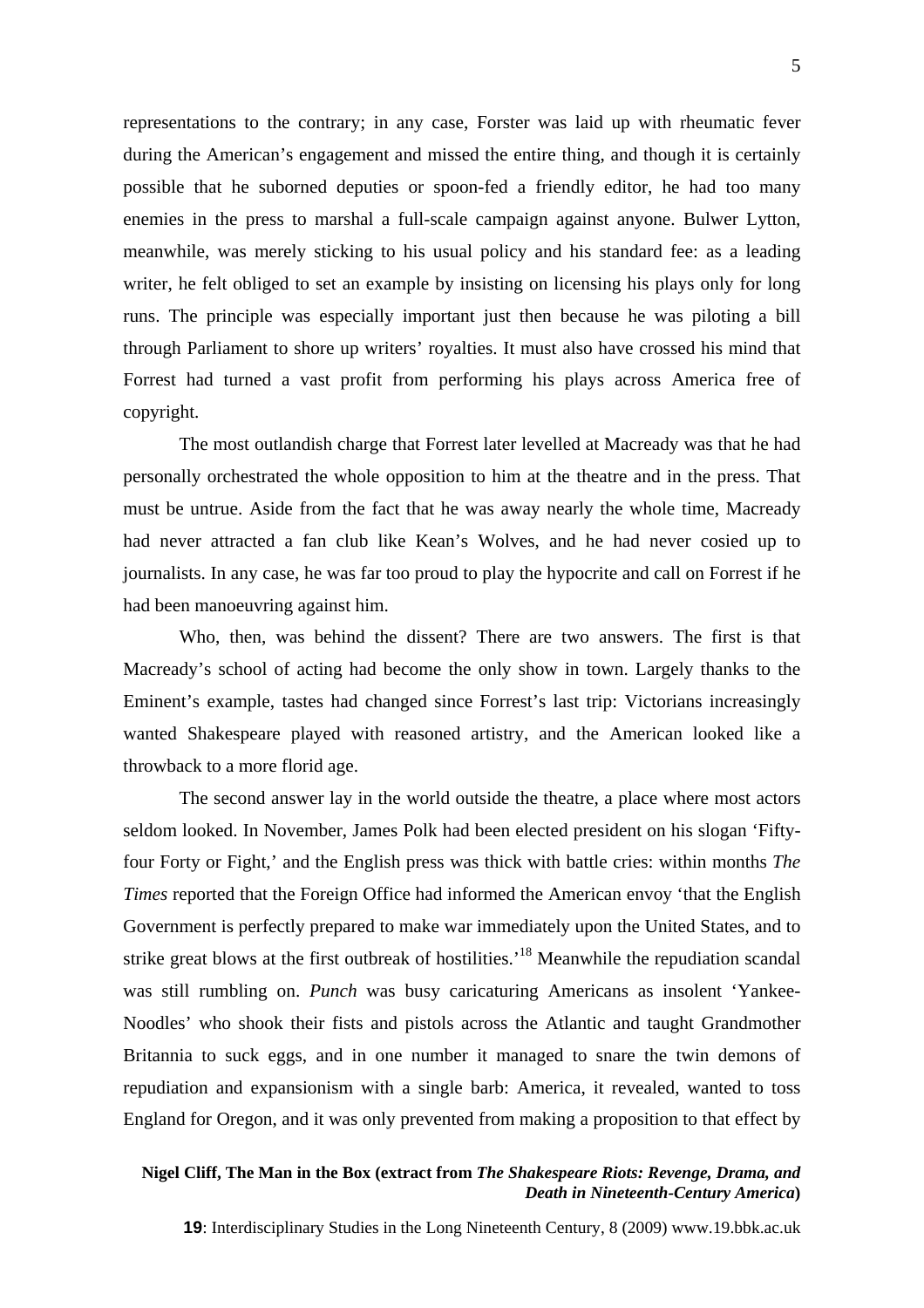the fear of having to borrow a dollar for the purpose.<sup>19</sup> When Forrest tried out *Metamora*, his Indian tragedy, the entire press derided it as an orgy of senseless butchery and the *Observer* saw its chance. 'What a pity,' it crowed, 'he could not be let loose upon the drab-colored swindlers of Pennsylvania.<sup>'20</sup>

There was one problem with the hypothesis that Forrest was the victim of anti-Americanism: his co-star and compatriot Charlotte Cushman had made an instant and spectacular hit. From her first night, she was hailed as the finest actress in the Englishspeaking world: the papers leapt over themselves to panegyrise her as the possessor of a godlike gift, a dizzying admixture of earnestness, intensity, sensitivity and passion that put her beyond the reach of England's most accomplished actresses. Critics likened her to the great Sarah Siddons and the *Sun*, forgetting it had used the same line about Forrest, declared that she had made the most impressive debut since Kean.<sup>21</sup> Forrest was outraged that a minor American actor had stolen his crown: he sat thunder-faced backstage while the audience roared her name, and he refused to lead her out. 'Damn Miss Cushman, she can go to hell!' he exploded.<sup>22</sup> In a week, Charlotte went from eating chops in a bedsit to entertaining in splendour in Bond Street, and she was still starring at the Princess's long after Forrest had left to lick his wounds.

For a while, Forrest was convinced that Macready had manoeuvred against him to elevate Cushman. The Englishman, after all, was her idol: she had been mesmerised by him as a child, she had thrown away a career as a manager to act with him during his last American trip, and she dated her discovery of true acting to their first night together on stage. Charlotte had sent Macready flowers and poems, published sonnets to him in the papers, and reverently kissed his hand, a liberty that sent him into his usual frenzy of propriety, though for once he worried unnecessarily, because Cushman, a large, angular woman who, some said, looked peculiarly like her mentor, turned out to have welldeveloped Sapphic tendencies. It was on Macready's advice that she had come to England to practice her craft, and the Englishman had furnished her with letters of introduction to the London literati: it was, Forrest told one actor, 'by *them* he was crushed, as the means to exalt *her*.'<sup>23</sup>

There was undoubtedly no love lost between the two Americans. Forrest charged Cushman with Macreadyism, which to him meant mannered, mechanical acting; once he labelled her 'Macready in petticoats.<sup>24</sup> Charlotte called Forrest a butcher and refused to

#### **Nigel Cliff, The Man in the Box (extract from** *The Shakespeare Riots: Revenge, Drama, and Death in Nineteenth-Century America***)**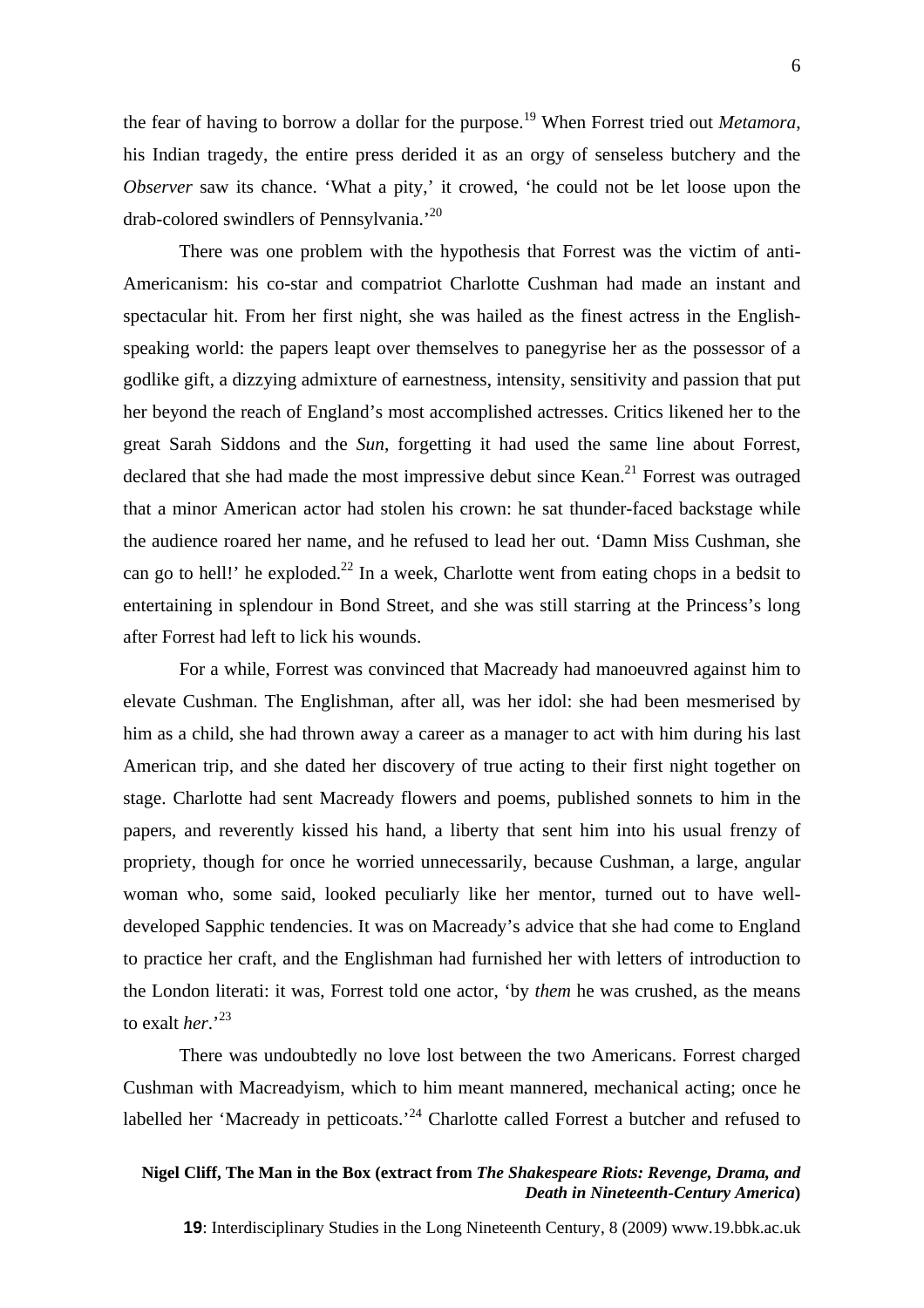meet him at dinner; she was also far from convinced that he had been as universally admired on his first trip to London as he claimed. It appeared, she wrote home, that last time around Alfred Bunn had manipulated the press in his favour: 'Now he has no such support. The papers cut him all to pieces.<sup> $25$ </sup> But Cushman had no need to put Forrest down in her own cause, and Macready, even if he had had a taste for such intrigues, certainly had no interest in so doing: on her arrival in England, Cushman was canny enough to refuse to play second fiddle to her mentor, which infuriated him enough to leave her to make her own way. In any case, Forrest quickly realised that talking up his compatriot's success was only a recipe for humiliation.

Yet Cushman's triumph does not refute the charge of anti-Americanism among Forrest's detractors. London cheered her because it had discovered an exceptional new talent in its own image and, perhaps, because she was a woman and a debutante. It booed Forrest because he was billed as the *American* Tragedian, the representative of his nation, and because he was famous for his nationalistic politics. Forrest had set himself up as the Great American, and London was only too happy to pull him down.

For the next year, Forrest avoided the capital and toured Britain and Ireland, where he was far better received. In Cork the papers lauded him as the foremost living actor, a man lit by the divine fire of genius, and the audiences cheered the roof off, especially when he acted the rebel against English tyranny: indeed, he identified so passionately with his characters' struggles that it hardly seemed like acting at all. On his last night, he came out for his call, boomed out the hope that 'the dark cloud that overhangs this fair country will soon pass away; that a happier and brighter day will beam on her,' and bowed himself out to an ear shattering roar.<sup>26</sup> On March 1 he moved on to Edinburgh, and the next day he took advantage of a night off to see his old friend, now his arch rival, in *Hamlet.*

 It was Macready's first night and the theatre was packed. He entered to a tempest of applause, though the figure he cut was hardly heroic. He wore a dress waisted under his armpits and a hat with a huge sable plume. His gloves were too big; his undershirt, of amber-coloured satin, looked simply dirty. John Coleman, who was on stage with him, declared that 'with his gaunt, angular figure; his grizzled hair; his blue-black beard, close-

## **Nigel Cliff, The Man in the Box (extract from** *The Shakespeare Riots: Revenge, Drama, and Death in Nineteenth-Century America***)**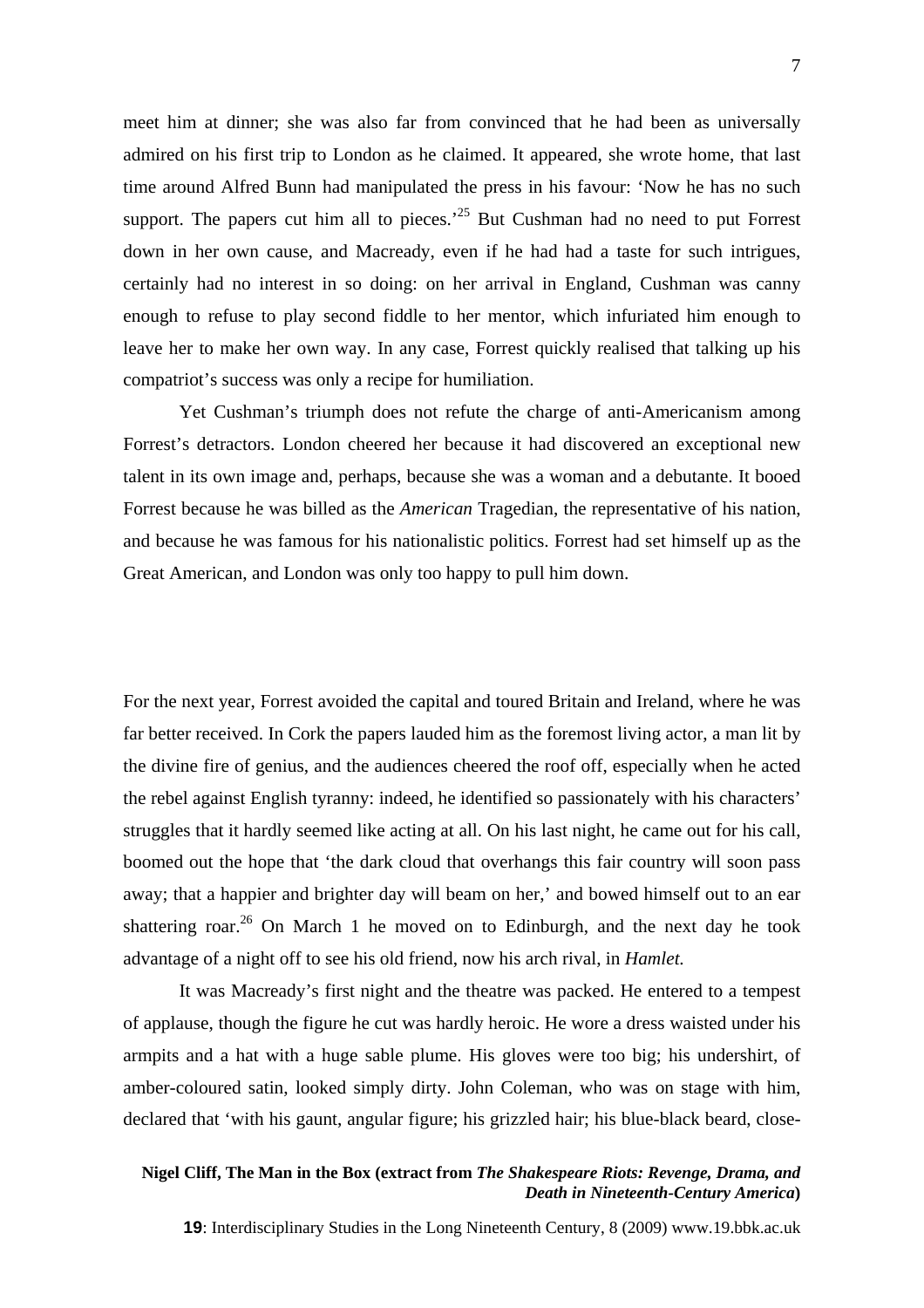shaven to his square jaws, unsoftened by a trace of pigment; his irregular features; his extraordinary nose, unlike anything else in the shape of a nose I have ever seen; and his long, lean neck, he appeared positively grotesque.' But, he added, 'when he spoke, he made music – brightened, illumined, irradiated the atmosphere, and became transformed into the very beau ideal of the most poetic, subtle, intellectual, dramatic, and truly human Prince of Denmark I have ever seen.<sup>27</sup> Macready, too, felt he was acting at his best, and he began to relax, sensing he was carrying the audience with him.

Then he reached the players' scene. He gave Hamlet's famous directions to the actors, he told Horatio that he had set *The Mousetrap* to catch the conscience of the King, and as the court entered he muttered to him the simple line:

'They are coming to the play. I must be idle. Get you a place.'28

Modern editions of *Hamlet* still disagree about the meaning of the phrase 'be idle.' One camp glosses Hamlet's meaning as 'seem to have nothing on my mind;' another as 'act foolish, pretend to be crazy.' The two senses are similar to those of the word 'distracted' – having one's attention diverted, or being affected with madness.

Both are dramatically possible, but the second gloss is a better fit. Hamlet has already put on an antic disposition before the court; Polonius has reported him as mad; the King and Queen have charged Rosencrantz and Guildenstern to find out what afflicts him. Now, as the march plays and the trumpet and drums sound in the court, the King turns to Hamlet.

'How fares our cousin Hamlet?' he asks.

'Excellent, i'faith,' Hamlet replies: 'of the chameleon's dish. I eat the air, promisecrammed. You cannot feed capons so.'

 Hamlet is playing on the meaning of the word 'fares', and he responds as if Claudius has inquired what he had for dinner. Chameleons, as well as being able, like Hamlet, to change their hue, were commonly believed to feed on air. That offers him another pun, on the homonym 'heir.' Hamlet implies that he is being fed an equally thin diet: Claudius is filling him with empty promises that he will succeed to the throne. Perhaps there is a suggestion, too, that he is eating himself up in his horror at his situation. To Hamlet there is sense behind the line, but he does not expect Claudius to catch on to the innuendo, and its aim is clearly to make him appear crazed. Claudius's response suggests it has worked: 'I have nothing with this answer, Hamlet,' he replies; 'these words

### **Nigel Cliff, The Man in the Box (extract from** *The Shakespeare Riots: Revenge, Drama, and Death in Nineteenth-Century America***)**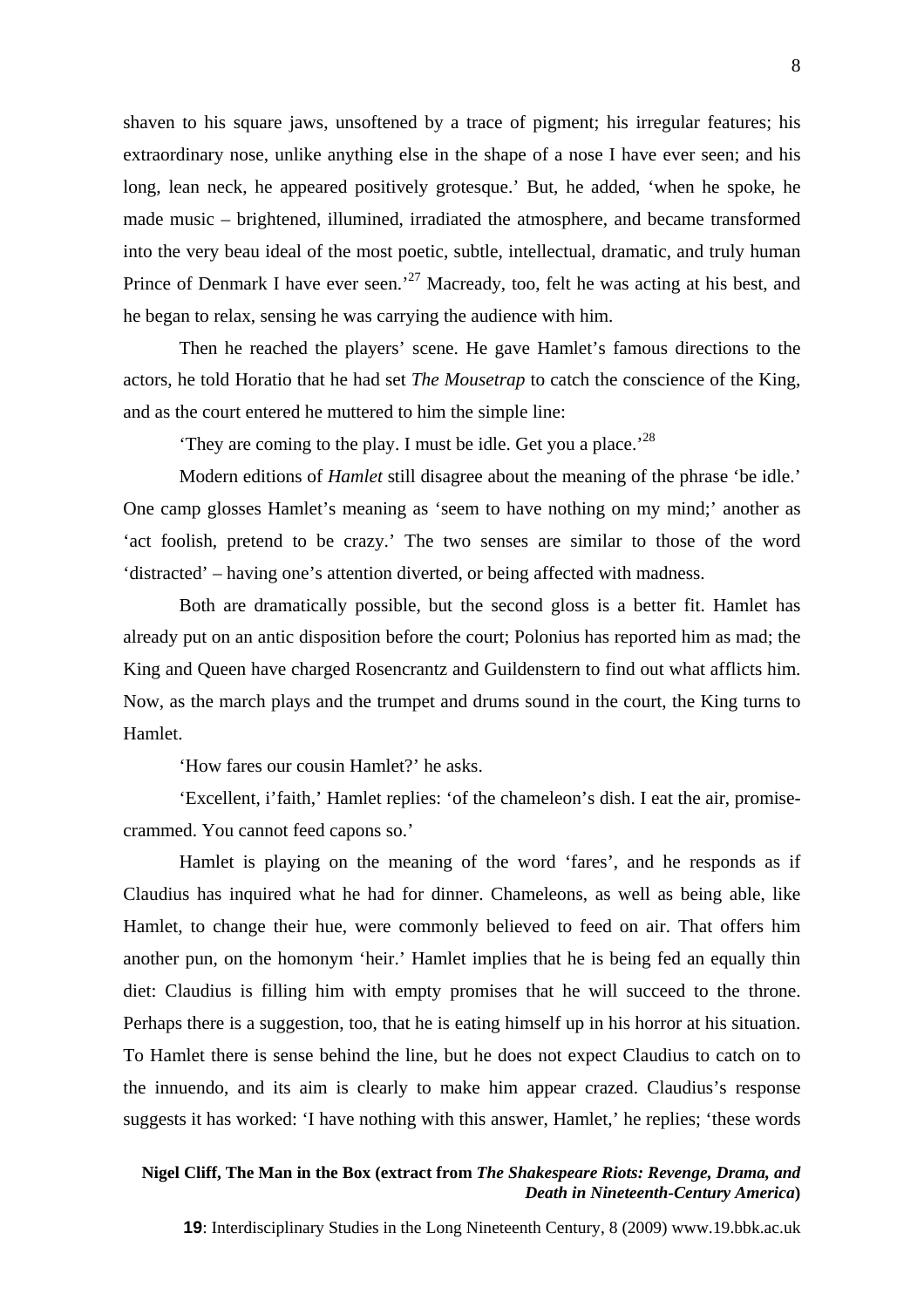are not mine.' In other words, he does not understand what Hamlet is saying, because the Prince's answer seems to have no connection with his question.

During the rest of the scene, moreover, Hamlet hardly makes an effort to be unobtrusive. He jeers at Polonius, makes obscene puns to Ophelia, pointedly remarks that his mother looks cheerful considering her husband has just died, and interrupts the play with barbed comments. 'You are as good as a chorus, my lord,' says Ophelia. The reading that Hamlet's line – 'I must be idle' – marks his resumption of his feigned madness is, then, at least highly plausible and most likely correct. Macready certainly thought so. As the court entered he walked rapidly back and forth across the stage, bobbed his head from side to side, pulled out his handkerchief, took it by the corner and twirled it in the air while dancing a little hopping jig.

At that point, before the next speech had started, an almighty hiss came from a box to the right of the stage – a hiss, said Coleman, like the exhaust from a steam engine. Macready bowed derisively and waved his handkerchief even harder. The audience booed back at the hisser, the play came to a standstill, and Macready, livid with rage, struggling to stay in character, staggered back and sank into a chair.

'Turn him out!' came a cry from the students' gallery above the box; eventually a large figure stood up and slowly turned away. Macready took hold of himself and launched back into action.

 The next day the whole of Edinburgh was abuzz with rumours that the hisser was none other than the American Tragedian. Macready, standing in the footlights, had not made him out, but John Coleman had seen him distinctly:

The square brow, the majestic head, the dark eyes flashing forth defiance, the pallor of the white face enhanced by his black beard, which contrasted strongly with his turned-down white collar, he looked exactly as he used to look in *The Gladiator* when he said, 'Let them come, we are prepared!'<sup>29</sup>

At first Macready refused to believe it: Forrest, he told the manager Murray, was too much of a gentleman to betray himself so publicly.<sup>30</sup> But the next day it was beyond doubt. Three men who had been sitting in the American's box told an actor that the hisser was Forrest. Another audience member told the manager that the hisser was Forrest. A police officer came in during the rehearsal and said the hisser was Forrest, and the police record for the night confirmed it. That day the *Scotsman* alluded to the incident. 'We should not have thought it worthwhile to mention such a circumstance,' it mentioned, 'had

### **Nigel Cliff, The Man in the Box (extract from** *The Shakespeare Riots: Revenge, Drama, and Death in Nineteenth-Century America***)**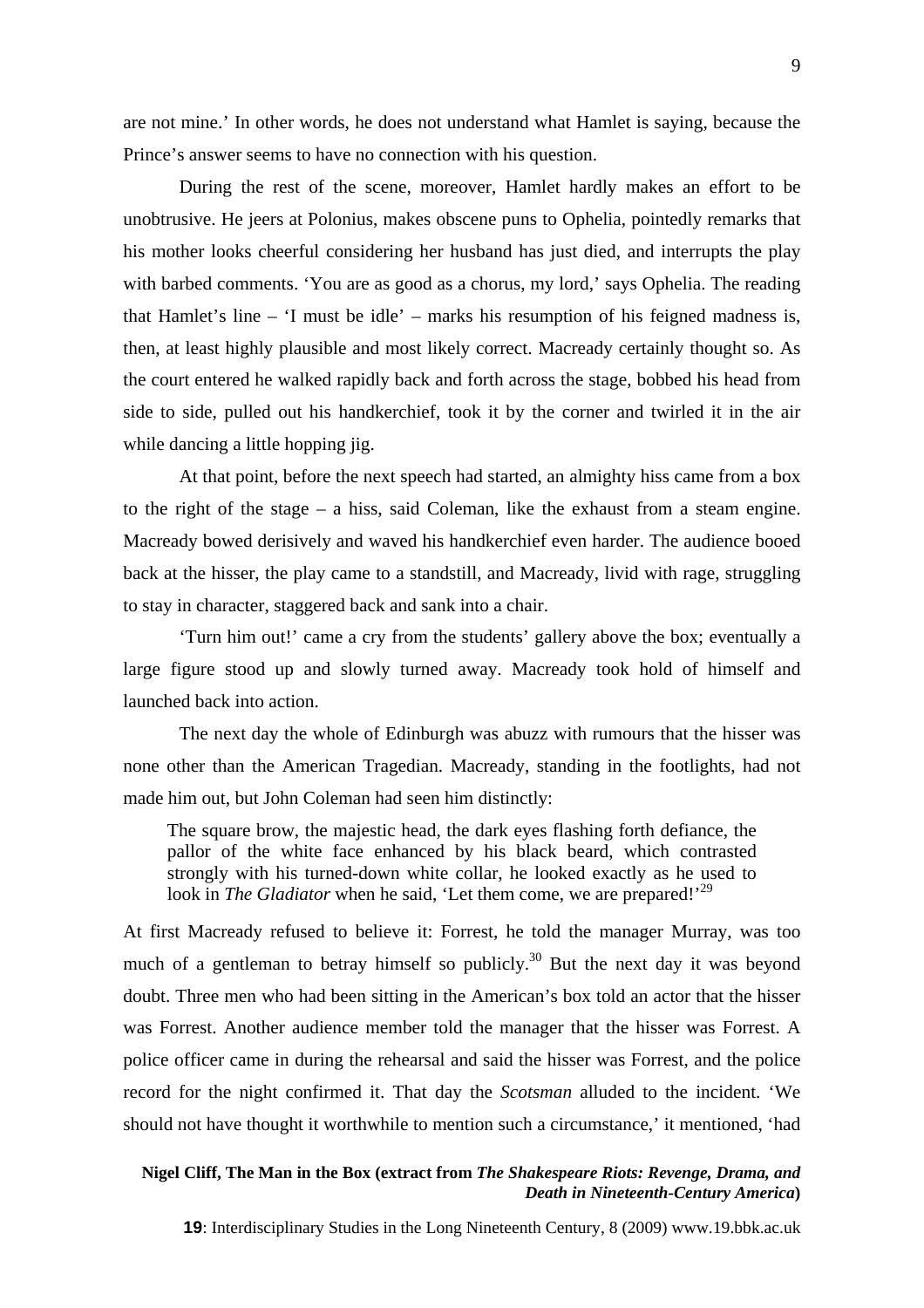it not been reported, though we scarcely think it credible, that the offender was a brother actor, and one, too, who probably considers himself a rival.<sup>31</sup> Lest any doubt remained, the High Sheriff of Edinburgh later summed up the evidence: 'There was but *one* hiss – and one hisser. Forrest was the hisser – Forrest's was the hiss.'<sup>32</sup>

All of Macready's long-nursed animus against his profession burst out against the American actor.

'I feel glad that it is not an Englishman,' he piously declared, suddenly patriotic – 'but no Englishman would have done a thing so base […]. I do not think that such an action has its parallel in all theatrical history! The low-minded ruffian! That man would commit a murder, *if he dare*.'33

That evening Forrest coolly walked into the theatre again. He had dressed carefully for his part in his best dress suit and a pair of kid gloves, he had sprinkled himself with cologne, and he went in search of the editor of the *Scotsman.* He found him in his usual seat in the upper boxes, fixed his eyes on him, gritted his teeth, and asked if he was the writer of the article in his paper.

The newspaperman shrank a little.

'I am not,' he replied.

'It is fortunate for you that you are not,' Forrest said, glaring, 'for had you been, by the living God I would have flung you over the balcony into the pit.<sup>34</sup>

By March 12 the scandal had filtered down to London. *The Times* reprinted the *Scotsman*'s report under the headline 'Professional Jealousy' and added, belittlingly, 'We believe that Mr. Forrest, an American actor, is the party supposed.'35 The *Edinburgh Weekly Chronicle*, which was firmly in Forrest's camp, published an enormously long piece two days later in which it attempted to justify the hiss and called *The Times*'s comment an 'unjustifiable and inexcusable' slur motivated by favouritism and malice. Macready's hand, it added, was clearly behind it.

Perhaps the matter might have rested there. Forrest could have gone on performing to admiring regional crowds; the whole thing might have dispersed in a cloud of doubt. But it was not in Forrest's nature to let anything lie. He bridled at the accusation of underhanded behaviour, and he took on the challenge like the man of action he was. The *Scotsman* refused to insert his letter answering its charges, but since the article had now surfaced in the London press – 'doubtless,' thought Forrest, 'sent thither for insertion,

## **Nigel Cliff, The Man in the Box (extract from** *The Shakespeare Riots: Revenge, Drama, and Death in Nineteenth-Century America***)**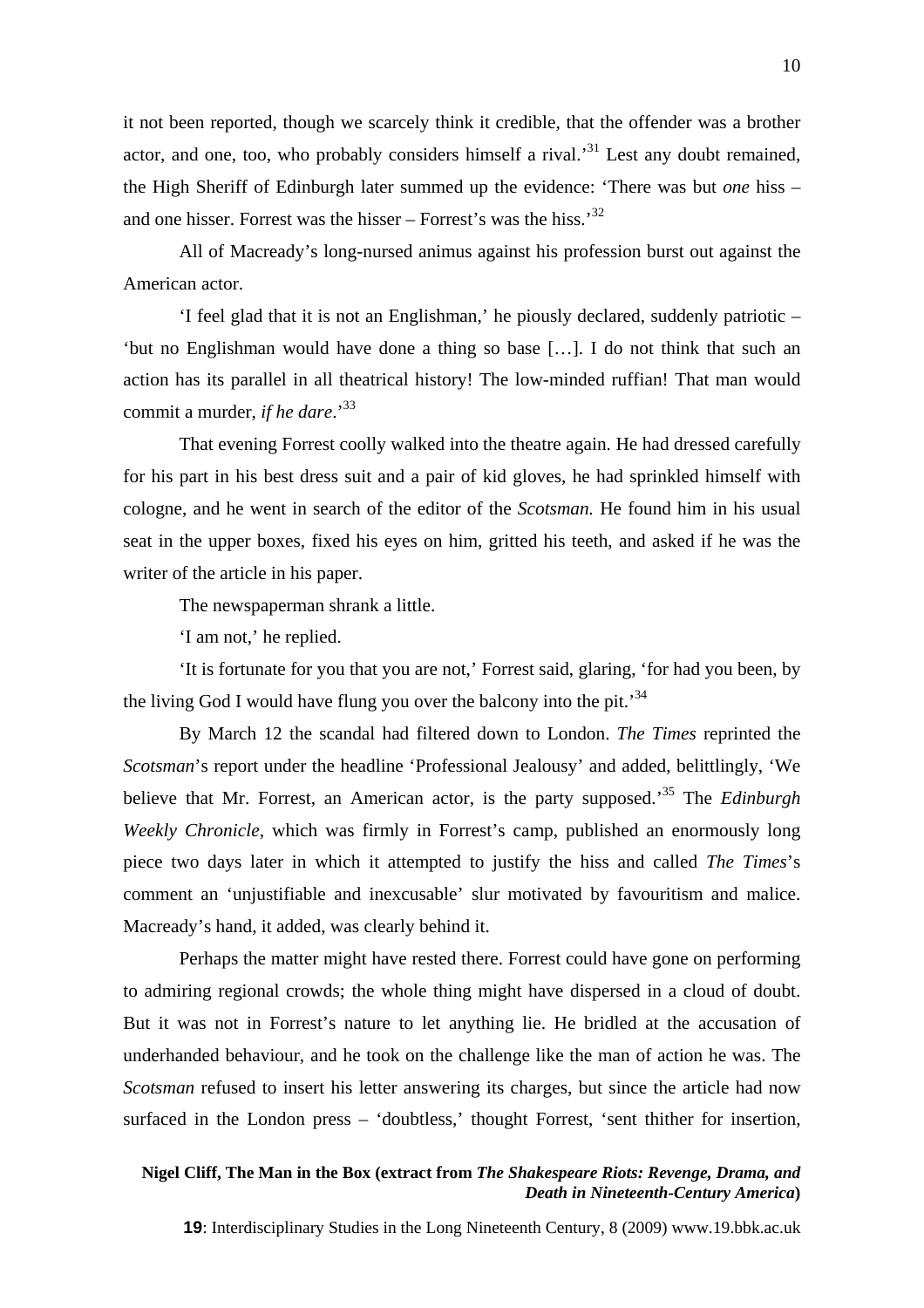from the same malignant motives which governed its writer' – he felt called upon to reply in the most public manner possible: a long letter to the editor of *The Times*, which he sent via a friend, along with strict instructions to ensure it was printed verbatim and a request that twenty copies of the paper be forwarded to him.<sup>36</sup>

It was not a conciliatory piece of correspondence. 'There are two legitimate modes of evincing approbation and disapprobation in the Theatre,' Forrest launched off:

one, expressive of approval, by the clapping of hands, and the other by hisses, to mark dissent. And, as well-timed and hearty applause is the first meed of the actor who deserves well, so also is hissing a salutary and wholesome corrective of the abuses of the stage; and it was against one of those abuses that my dissent was given […].The truth is, that Mr Macready thought fit to introduce a fancy dance into his performance of Hamlet, which I thought and still think, a desecration of the scene […].

That a man may manifest his opinion, after the recognized mode, according to the best of his judgment, when actuated by proper motives and for justifiable ends, is a right which, until now, I never heard questioned, and I contend that that right extends equally to an actor as to any other man, in his capacity as a spectator. For, from the nature of his studies, he is much better qualified to judge of a theatrical performance, than any soi-disant critic, who has never himself been an actor [...].

As to the pitiful charge of 'professional jealousy,' preferred against me, I dismiss it with the contempt it merits, confidently relying upon all those of the profession with whom I have been associated, for a refutation of the slander.<sup>37</sup>

Behind Forrest's bombast and pique lay the differences between two styles of acting, styles now inseparable from their nations: to the American, Macready's flamboyant handkerchief action – Forrest later labelled it his '*pas de mouchoir*'– was an effeminate travesty of the manly dignity of a star. But sibilations, like vegetables, were dying out as vehicles of dramatic criticism, and though Forrest was hardly the first actor to be hissed in London, and Macready was not the last to be hissed in Edinburgh, Forrest's self-defence was built on shaky ground. In any case, when all was said and done the peculiar history of hissing and the different readings of *Hamlet* were beside the point. The plain fact was that never before had one actor stood up and hissed another in full view of the stage. Macready had never hissed Kean, Kean had never hissed Kemble, and the star of one nation had certainly never hissed the star of another. The act was probably unplanned; once done, it had to be defended, for Forrest was not about to admit he was in the wrong.

## **Nigel Cliff, The Man in the Box (extract from** *The Shakespeare Riots: Revenge, Drama, and Death in Nineteenth-Century America***)**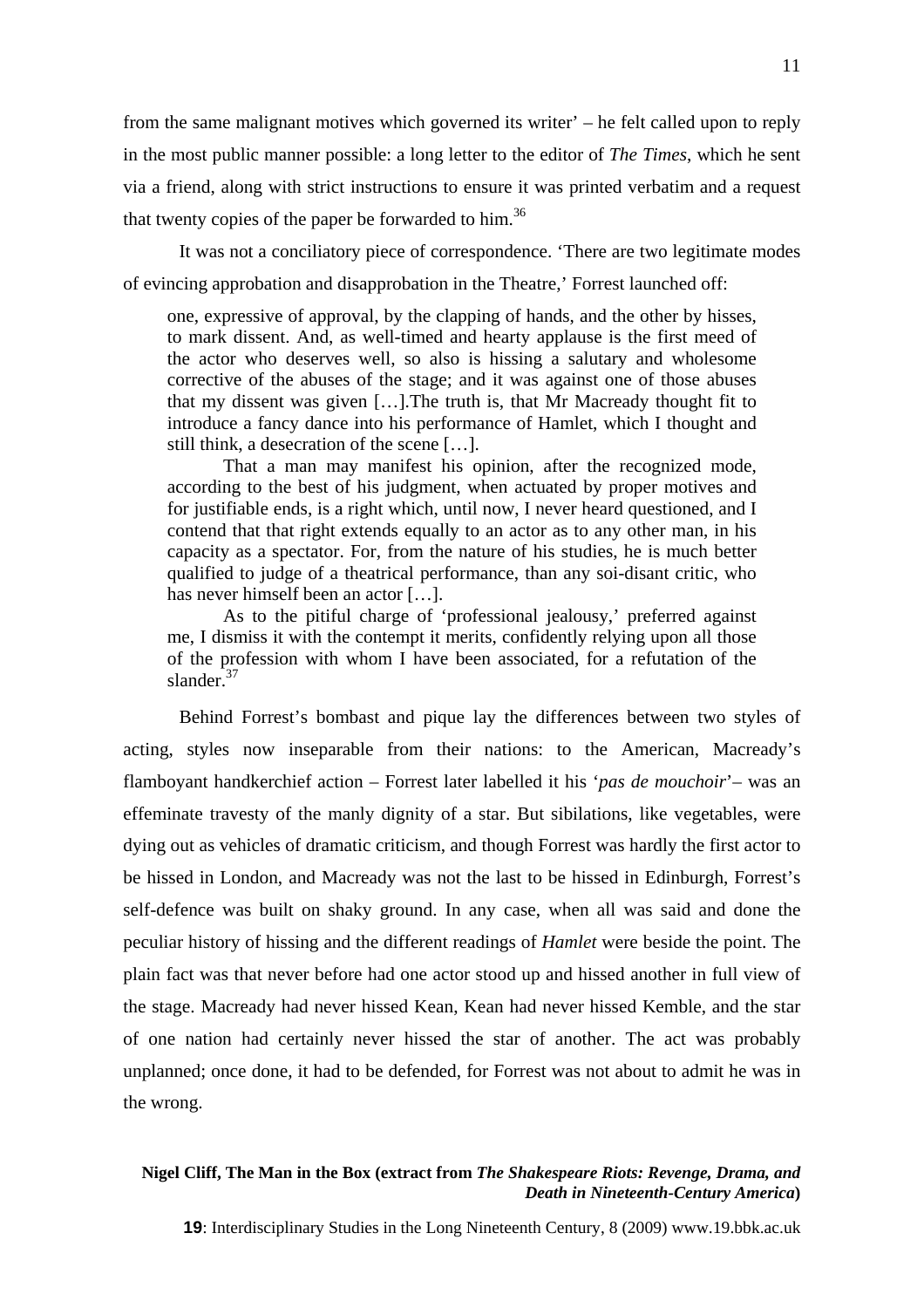Macready read Forrest's letter – Forster showed him the paper – the day it was printed. 'This seems to me,' he wrote,

to be the seal of his character. Many have been indisposed to believe such malignity and such folly, and many have refused to believe it. But here stands self-confessed this citizen of the United States, to whom the greatest harm that I can do, I will: which is to give him the full benefit of his noble, tasteful, and critical qualities, and 'leave him alone with his glory.'38

It was a doleful end to a once cheerful friendship.

 The controversy spread across the Atlantic and rumbled on long after Forrest went home in August. The reaction of the American newspapers was divided, largely along class lines: one half commended Forrest's independent spirit, while the rest strongly censured his lapse of manners. At the inevitable homecoming banquet in New York, the honour of proposing Forrest's health was given to William Cullen Bryant, the poet and editor of the *Evening Post*. But Bryant was also a friend of Macready's, and he slipped Forrest a piece of advice masquerading as praise. The American tragedian, he declared, had never fallen prey to the follies that tempted other men of his profession: 'In the intense competitions of the stage, Mr. Forrest has obeyed a native instinct in treating his rivals with generosity, and, when beset by calumny and intrigue, has known how to preserve the magnanimous silence of conscious greatness.'

Perhaps he might have once; not now. Forrest stood up and pointedly replied that he was sure his audience would pardon him if he broke that silence. England's theatrical cliques, he boomed, had machinated against him, and their hireling scribblers had treated him with malice:

Even before I had appeared I was threatened with critical castigation, and some of the very journals which, upon my former appearance in London, applauded me to the echo, now assailed me with bitterest denunciations. Criticism was degraded from its high office, – degraded into mere caviling, accompanied by very pertinent allusions to Pennsylvania bonds, repudiation, and democracy.

At the mention of repudiation nervous laughter and defiant cheers broke out in the hall.<sup>39</sup>

Forrest did not mention Macready by name, but he did not need to. He had brought home a burning grudge: he shared it with anyone who would listen, and it seeped out into the press, where it assumed the ridiculous dignity of a minor international incident. It would be wrong to suggest that Forrest demonised Macready to cover up his failure and explain his actions in Edinburgh: wrong because he had persuaded himself it was the

## **Nigel Cliff, The Man in the Box (extract from** *The Shakespeare Riots: Revenge, Drama, and Death in Nineteenth-Century America***)**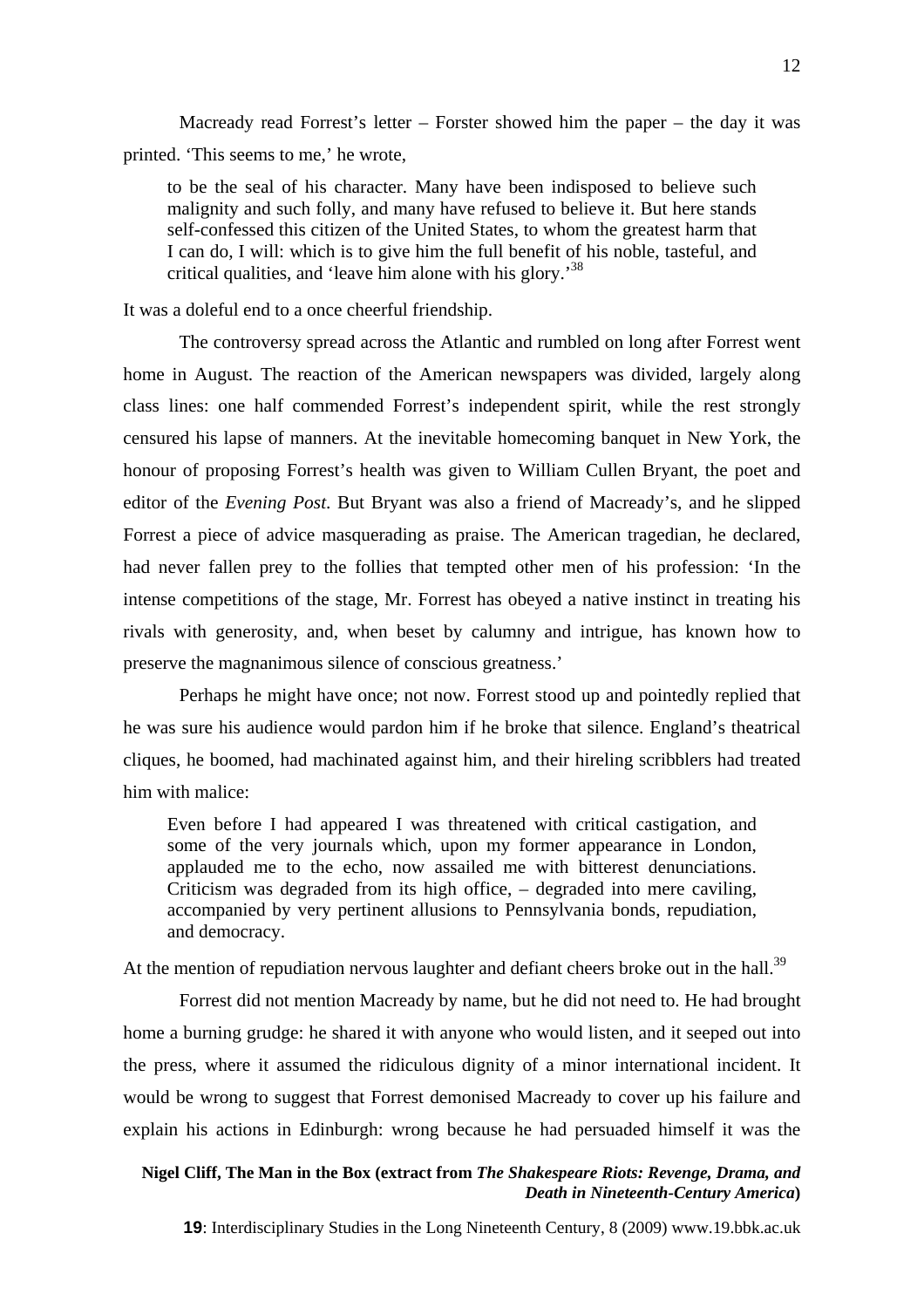truth. His friends took up his cause with a vengeance, and they were still nursing their anger two years later when Macready returned to the United States.

The battle lines were drawn, but still no one suspected that a petty feud that became public knowledge over a single line from Shakespeare would soon leave dozens dying on New York's streets.

**This excerpt is chapter 8 of Nigel Cliff's,** *The Shakespeare Riots: Revenge, Drama, and Death in Nineteenth-Century America* **(New York: Random House, 2007).** 

<sup>3</sup> Joseph Leach, *Bright Particular Star: The Life and Times of Charlotte Cushman (New Haven and London:* Yale University Press, 1970), p. 150.

<sup>4</sup> *Spectator*, 22 February 1845.

 $\overline{a}$ 

<sup>5</sup> *Spectator*, 8 March 1845. Forrest's friends later claimed that the *Spectator*'s review of *Lear* was written by Forster, though their only evidence was a perceived congruity of style with his earlier reviews. See *A Rejoinder to 'The Replies from England, etc. to Certain Statements Circulated in This Country, Respecting Mr. Macready'* (New York: Stringer & Townsend, 1849), p. 66.

### **Nigel Cliff, The Man in the Box (extract from** *The Shakespeare Riots: Revenge, Drama, and Death in Nineteenth-Century America***)**

<sup>&</sup>lt;sup>1</sup> The English actors who visited Paris in 1827–28 sent the young Parisian radicals – among them Alexandre Dumas, Victor Hugo and Hector Berlioz – into transports over the wild passions of Shakespeare, and it was Macready, more than Kean or his other colleagues, who enthralled the city. Suddenly Shakespeare's barbaric blend of tragedy and comedy seemed right for the age. 'After God,' said the thoroughly converted Dumas, 'Shakespeare created most,' and Hugo wrote a typically hefty book in which he proposed that the Bard be appointed Poet Laureate of Europe. 'Shakespeare,' recalled Berlioz, 'coming upon me unawares, struck me like a thunderbolt. The lightning flash of that discovery revealed to me at a stroke the whole heaven of art [...]. I recognized the meaning of grandeur, beauty, dramatic truth, and I could measure the utter absurdity of the French view of Shakespeare which derives from Voltaire – "That ape of genius, sent / By Satan among men to do his work" – and the pitiful narrowness of our own worn-out academic, cloistered traditions of poetry. I saw, I understood, I felt […] that I was alive and that I must arise and walk.' (Jonathan Bate, *The Genius of Shakespeare* (London: Picador, 1997), pp. 34, 232–33). Berlioz fell so deeply in love that he pursued and married the actress who played Juliet and Ophelia. It is impossible to overestimate the extent to which Shakespeare trampled over eighteenth- and nineteenth-century creeds.

 $2<sup>2</sup>$  He should have been suspicious when one of the emeralds dropped off: back home he had the knife examined and found the metal was silver-gilt and the jewels paste, which just about summed up his view of royalty. 'That *shabby dog*,' he called the Citizen King. William Charles Macready, *The Diaries of William Charles Macready 1833–1851,* ed. by William Toynbee, 2 vols. (London: Chapman and Hall, 1912), II, p. 291.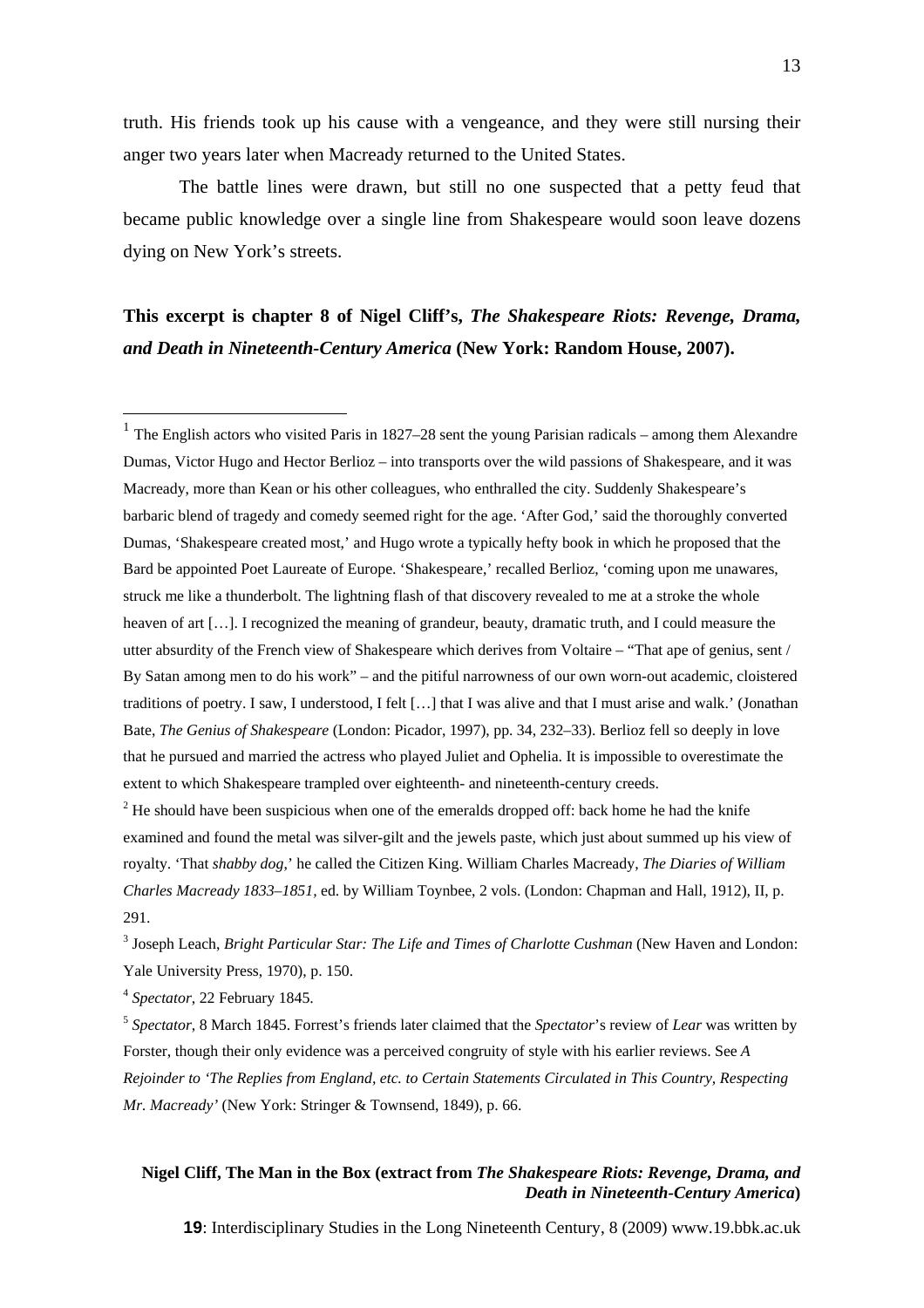$\frac{1}{6}$  Quoted in Richard Moody, *Edwin Forrest: First Star of the American Stage* (New York: Knopf, 1960), p. 217.

<sup>7</sup> *The Times* and *Sun* reviews were published on 9 March 1845.

<sup>8</sup> *Punch*, 8 (1845), p. 138.

<sup>9</sup> *Diaries*, II, p. 289.

<sup>10</sup> *Diaries*, II, p. 412.

<sup>11</sup> *Diaries*, II, p. 290.

<sup>12</sup> Forrest to James Oakes, 22 December 1867, C0721, Manuscripts Division, Department of Rare Books and Special Collections, Princeton University Library.

<sup>13</sup> *Examiner*, 22 February and 1 March 1845.

<sup>14</sup> Forrest was likely helped to his conclusion by Macready's enemies: one candidate is Henry Wikoff, Forrest's grand tour companion, who told his friend that everything Forster wrote was at Macready's charge (see *New York Herald,* 26 April 1849).

15 Letter from Bulwer Lytton to Forrest, 4 March 1845, in extra-illustrated Gabriel Harrison*, Edwin Forrest: The Actor and the Man* (Brooklyn, N.Y.: [n. pub.], 1889), THX 35702.354.43.11q, Princeton University Library.

<sup>16</sup> The Replies from England, etc., to Certain Statements Circulated in This Country Respecting Mr. *Macready* (New York: Stringer & Townsend, 1849), p. 12.

<sup>17</sup> Quoted in Alan S. Downer, *The Eminent Tragedian: William Charles Macready* (Cambridge, Mass.: Harvard University Press, 1966), p. 275.

<sup>18</sup> *The Times*, 12 March 1846.

<sup>19</sup> *Punch*, 8 (1845), p. 223.

<sup>20</sup> Quoted in Montrose J. Moses, *The Fabulous Forrest* (Boston: Little, Brown, and Company, 1929), p. 210.

<sup>21</sup> See *Charlotte Cushman: Her Letters and Memories of Her Life*, ed. by Emma Stebbins (Boston:

Houghton, Osgood & Co., 1878), pp. 51–60. Stebbins was Cushman's long-term partner.

 $22$  Leach, p. 150.

<sup>23</sup> *The Replies from England*, p. 19. Cushman was not the only American actress who professed herself deeply indebted to Macready for his advice. Another was the wonderful Anna Cora Mowatt, a runaway child bride who turned to the stage when her elderly husband lost his fortune; a New York blue blood by birth, she became the first notable female American playwright as well as a successful comic actress. Macready threw a dinner to introduce her to his influential friends and, she gratefully acknowledged, promoted her interest with alacrity.

24 John Coleman, *Fifty Years of an Actor's Life*, 2 vols. (London: Hutchinson, 1904), I, p. 336.

 $25$  Leach, p. 150.

26 Moody, pp. 232–33.

27 Coleman, *Fifty Years*, II, p. 344.

<sup>28</sup> The lines are at III. ii.

29 Coleman, *Fifty Years*, II, p. 345.

## **Nigel Cliff, The Man in the Box (extract from** *The Shakespeare Riots: Revenge, Drama, and Death in Nineteenth-Century America***)**